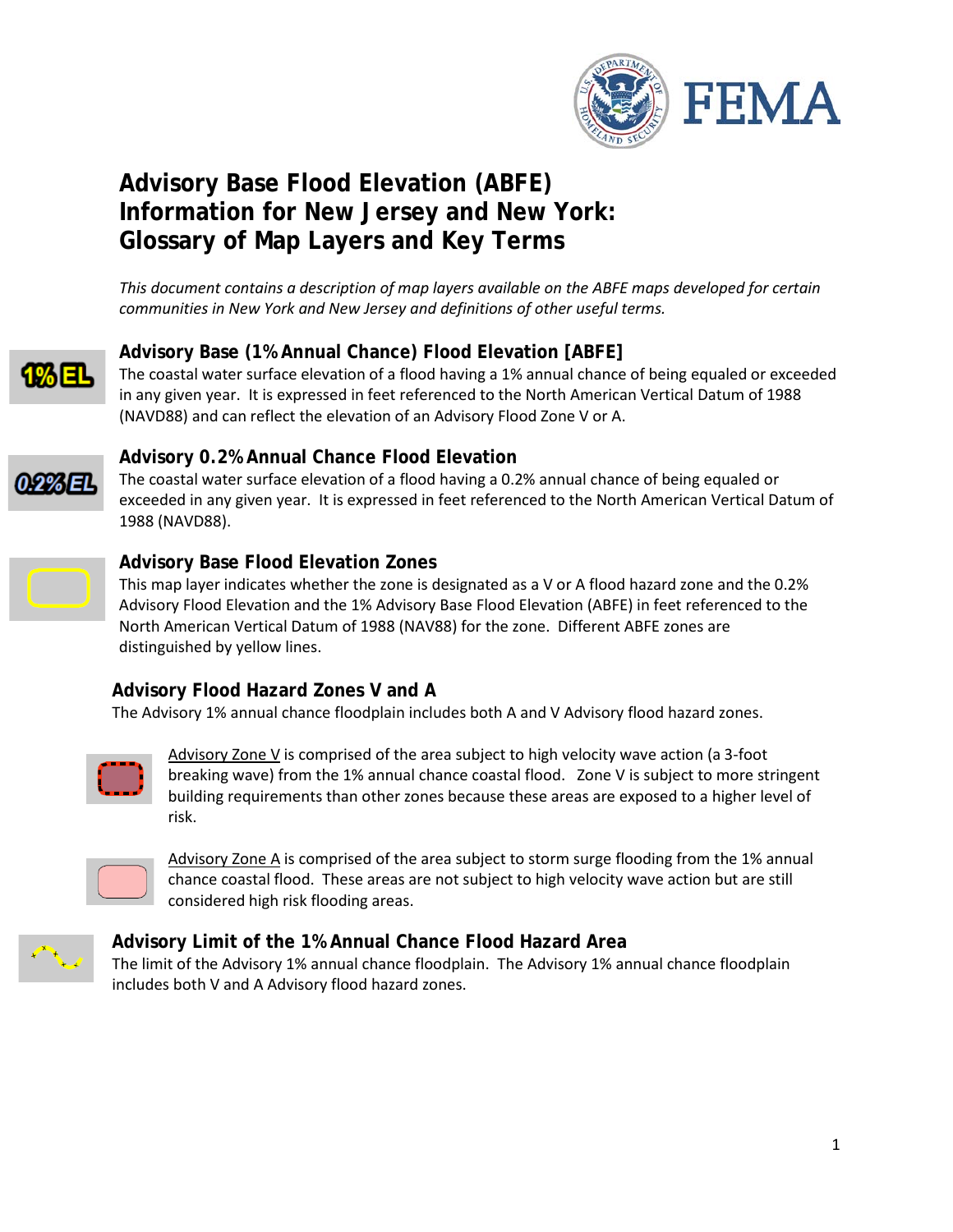

# **Advisory Map Panels**

On the interactive FEMA GeoPortal ABFE Map available through the FEMA Region 2 Coastal Outreach website at [http://www.region2coastal.com/,](http://www.region2coastal.com/) the Advisory Map Panels layer shows the map paneling scheme used to produce the Advisory flood hazard information. The symbology shown for each map panel in this layer indicates its current availability:

- Green: Advisory information for the panel is currently available
- Yellow: Advisory information for the panel is partially available
- Diagonal hatching: Advisory information is not yet available for the panel.

If there is no panel outline shown on the map, currently there are no plans to produce Advisory flood hazard information for that area.

To download a .pdf version of a map panel showing the Advisory information once available, simply click on the desired map panel while the Advisory Map Panel layer is turned on and click on the 'PDF Map Hyperlink' field in the pop up window. The .pdf map panels are produced at a scale of 1" = 1,000 feet.



#### **Advisory Shaded Zone X**

The Advisory Shaded Zone X layer shows areas of moderate coastal flood risk outside the regulatory 1% annual chance flood but within the limits of the 0.2% annual chance flood level.

## **Advisory Zone V-A Boundary**

The division between the Advisory flood hazard Zone V and Advisory flood hazard Zone A. This is where the high velocity wave action greater than 3 feet in height is anticipated to end for a coastal 1% annual chance flood. Zone V, also known as the coastal high hazard area, is subject to more stringent building requirements than other zones because these areas are exposed to a higher level of risk.

## **Area of MOderate Wave Action (MOWA)**

The portion of the 1% annual chance coastal Advisory flood hazard area referenced by building codes and standards, where base flood wave heights are between 1.5 and 3 feet, and where wave characteristics are deemed sufficient to damage many National Flood Insurance Program (NFIP) compliant structures on shallow or solid wall foundations.

#### **Base Flood**

A flood having a 1% chance of being equaled or exceeded in any given year. The base flood is the national regulatory standard used by the National Flood Insurance Program (NFIP) and all Federal agencies for the purposes of requiring the purchase of flood insurance and regulating new development. Base Flood Elevations (BFEs) are typically shown on Flood Insurance Rate Maps (FIRMs).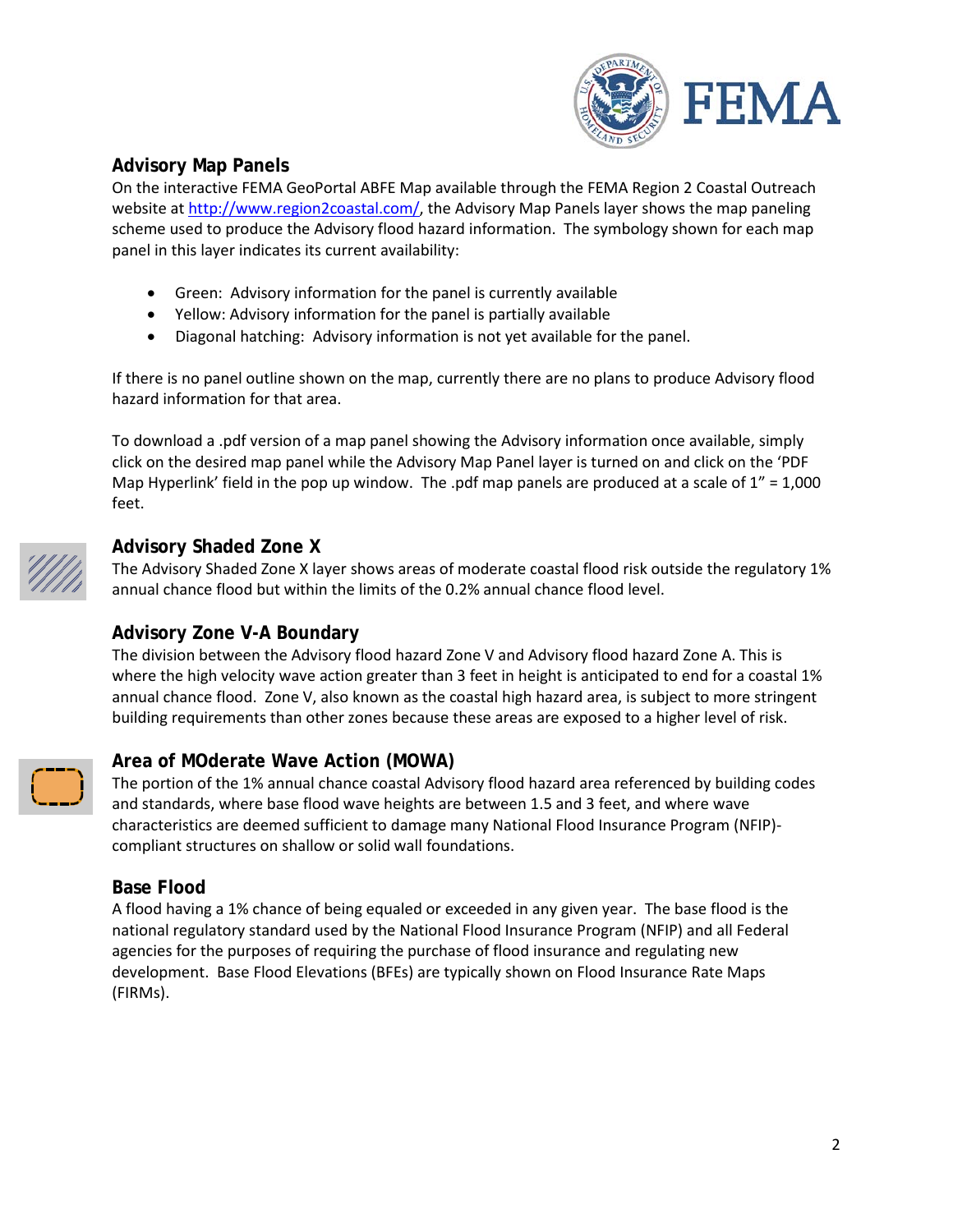

#### **Coastal Barrier Resources Act (CBRA) Zones**

The Coastal Barrier Resources Act (CBRA) established the John H. Chafee Coastal Barrier Resources System (CBRS), a defined set of geographic units along the Atlantic, Gulf of Mexico, Great Lakes, U.S. Virgin Islands, and Puerto Rico coasts. Most new Federal expenditures and financial assistance (including flood insurance) are prohibited within the CBRS, with some exceptions. The U.S. Fish and Wildlife Service is responsible for administering CBRA. CBRS boundaries shown on FEMA mapping products are for informational purposes only. For the best available CBRS boundary data, visit: [http://www.fws.gov/cbra/Maps/Mapper.html.](http://www.fws.gov/cbra/Maps/Mapper.html) For additional information on the CBRA and the CBRS, visit: [http://www.fws.gov/cbra.](http://www.fws.gov/cbra)

#### **Effective Flood Insurance Rate Map (FIRM) Panel**

The FIRM is the official map of a community on which FEMA has delineated the 1% annual chance (base) floodplain or Special Flood Hazard Area, the Base Flood Elevations (BFEs), and the risk premium zones applicable to the community. The FIRM is used to determine who must buy flood insurance and where floodplain development regulations apply.

The map area shown on each Advisory Map panel overlays exactly with the boundary of the respective effective FIRM panels for ease of comparison between the two products. Typically, the effective FIRM panels are at a scale of 1"=500' scale, so four effective FIRM panels will fit within one Advisory Map panel shown at 1"=1000.'

## **Limit of Advisory Base Flood Elevations**

The Limit of Advisory Base Flood Elevations depicts the location at which the dominant flood hazard transitions from the 1% annual chance coastal Advisory Base Flood Elevation (ABFE) to the riverine flood hazard, as presented on the effective Flood Insurance Rate Map (FIRM). Users should access the Effective FIRM to get further information on their flood hazard beyond this limit.

#### **Limit of Moderate Wave Action (LiMWA)**

The LiMWA depicts the limit of the Area of Moderate Wave Action (MOWA), the portion of the 1% annual chance coastal Advisory flood hazard area referenced by building codes and standards, where base flood wave heights are between 1.5 and 3 feet, and where wave characteristics are deemed sufficient to damage many National Flood Insurance Program (NFIP)-compliant structures on shallow or solid wall foundations.

## **National Geodetic Vertical Datum (NGVD) of 1929**

National standard reference datum for elevations, formerly referred to as Mean Sea Level (MSL) of 1929. NGVD 29 is used as the reference datum on some Flood Insurance Rate Maps (FIRMs).

## **North American Vertical Datum (NAVD) of 1988**

The vertical control datum established for vertical control surveying in the Unites States of America based upon the General Adjustment of the North American Datum of 1988. It replaces the National Geodetic Vertical Datum of 1929. All Advisory flood hazard elevations on this map are referenced to NAVD 88.